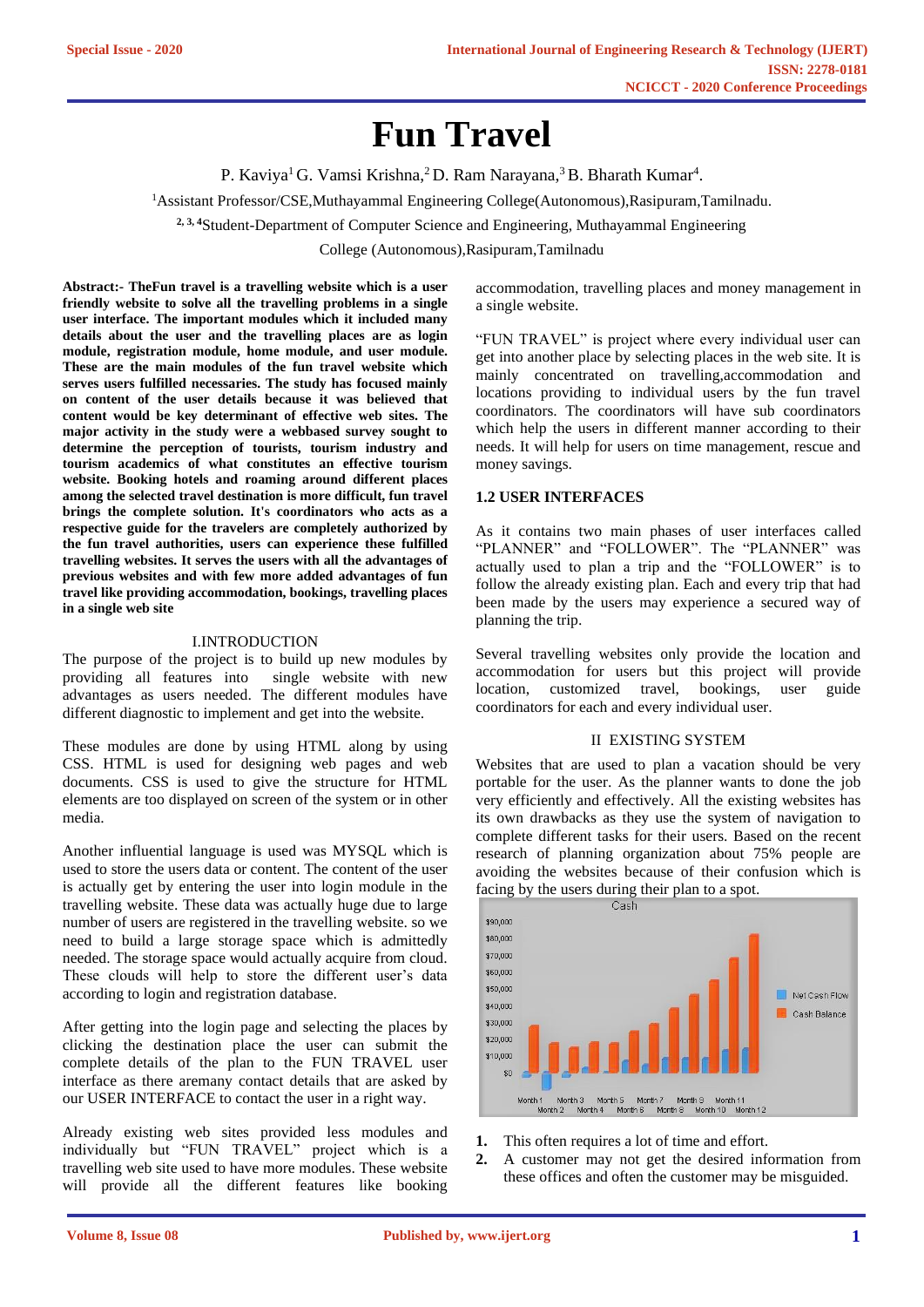**3.** It is tedious for a customer to plan a particular journey and have it executed properly.

# III PROBLEM IDENTIFICATION

- **1.** The proposed system is a web based development application and maintains a centralized repository of all related information.
- **2.** The system allows one to easily access the relevant information and make necessary travel arrangements.
- **3.** Users can decide about places they want to visit and make bookings online for travel and accommodation.

## IV MODULE DESCRIPTION

After careful analysis the system has been identified to have the following modules:

# **4.1 LOGIN MODULE**

A login is a set credentials used to of authenticate a user. Mostoften, these consist of a [username](https://techterms.com/definition/username) and [password.](https://techterms.com/definition/password) However, a login may include other information, such as a PIN number, [passcode,](https://techterms.com/definition/passcode) or [passphrase.](https://techterms.com/definition/passphrase) Some logins require a [biometric](https://techterms.com/definition/biometrics) identifier, such as a fingerprint.

Login moduleis used by many [websites,](https://techterms.com/definition/website) computer [applications,](https://techterms.com/definition/application) and mobile [apps.](https://techterms.com/definition/app) When a login fails like as the username and password combination does not match a user account, the user is disallowed access. Many systems block users from even trying to log in after multiple failed login attempts.

# **4.2 REGISTRATION MODULE**

Registration is one of the primary modules in any data management system. A patient's medical record management starts with registering a patient with the system. Open MRS being a customizable and scalable solution to medical record management also requires a customizable patient registration system.

# **4.3 HOME MODULE**

In home module, First the user identifies whether the user is FOLLOWER or PLANNER. Based on this user can select or follow the plan. It describes about the places with images which user can select the places by clicking them. After selecting the places the user should provide the details which and the guide can contact him for further process.

# **4.4 ADMINISTRATOR MODULE**

This module provides administrator related functionality. Administrator manages all information and has access rights to add, delete, edit and view the data related to places, travels, routes, bookings, restaurants etc.

#### **4.5 TRAVELS MODULE**

This module provides the details of various travel agencies. A user can select the appropriate agency depending on convenience and accessibility.

#### **4.6 ROUTES MODULE**

This module provides information related to various routes connecting sources and destinations. For each route, information such as source, destination, fare, reservation details, pick up points are provides. Only administrator can add , delete, edit and manage the data. Users can only view the information.

# **4.7 RESERVATIONS MODULE**

This module provides functionalities that allow a user to book tickets or cancel previously booked tickets. The module maintains the details of all reservations made so far and allows administrator to either confirm or reject the bookings

## **4.8 TESTIMONIALSMODULE**

Users of this application can post their opinions, complaints and suggestions regarding this portal and services to the administrator. Accordingly, the administrator can take various steps to act on the complaints and suggestions.

# V. SYSTEM STUDY

# **5.1 FEASIBILITY STUDY**

Preliminary investigation examines project feasibility, the likelihood the system will be useful to the organization. The main objective of the feasibility study is to test the Technical, Operational and Economical feasibility for adding new modules and debugging old running system. All systems are feasible if they are given unlimited resources and infinite time. There are aspects in the feasibility study portion of the preliminary investigation:

Technicalfasibility **OperationFeasibility** Economical Feasibility

## **5.2 TECHNICAL FEASIBILITY**

The technical issue usually raised during the feasibility stage of the investigation includes the following:

1. Does the necessary technology exist to do what is suggested.

2. Do the proposed equipment have the technical capacity to hold the data required to use the new system.

3. Will the proposed system provide adequate response to inquiries, regardless of the number or location of users.

4. Can the system be upgraded if developed.